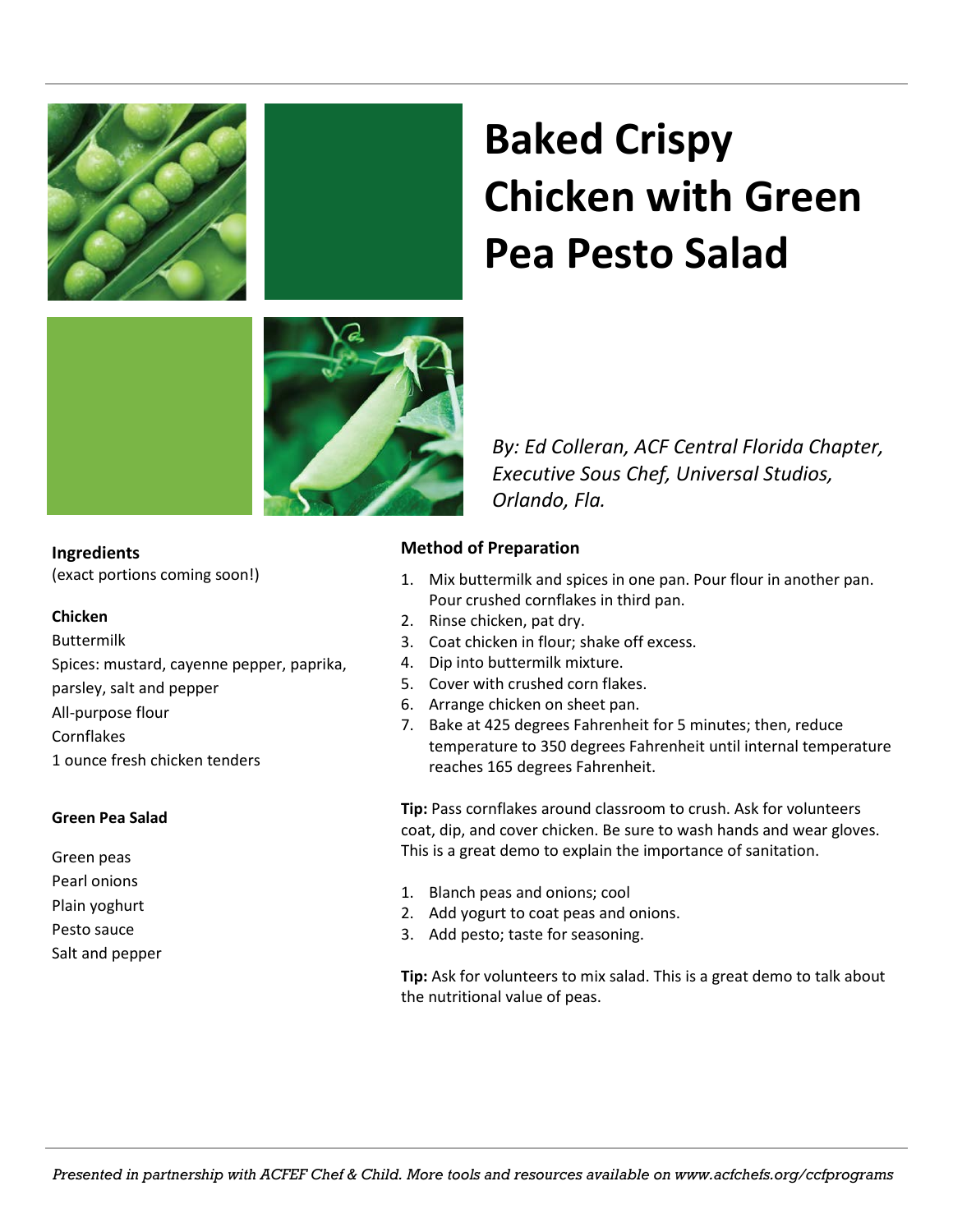

# **Blueberry Sunrise Smoothie**



*www.neverhomemaker.com/2010/08/blueb ery-sunrise-smoothie.html*

### **Ingredients**

- 1 ½ cups frozen blueberries
- 1 cup frozen peas
- 1 banana
- 1 cup almond milk
- ½ teaspoon cinnamon

### **Method of Preparation**

- 1. Blend all ingredients together until smooth.
- 2. Add in more milk to achieve desired consistency
- 3. Enjoy!

### **Tips**

Kids make great helpers in preparing this recipe!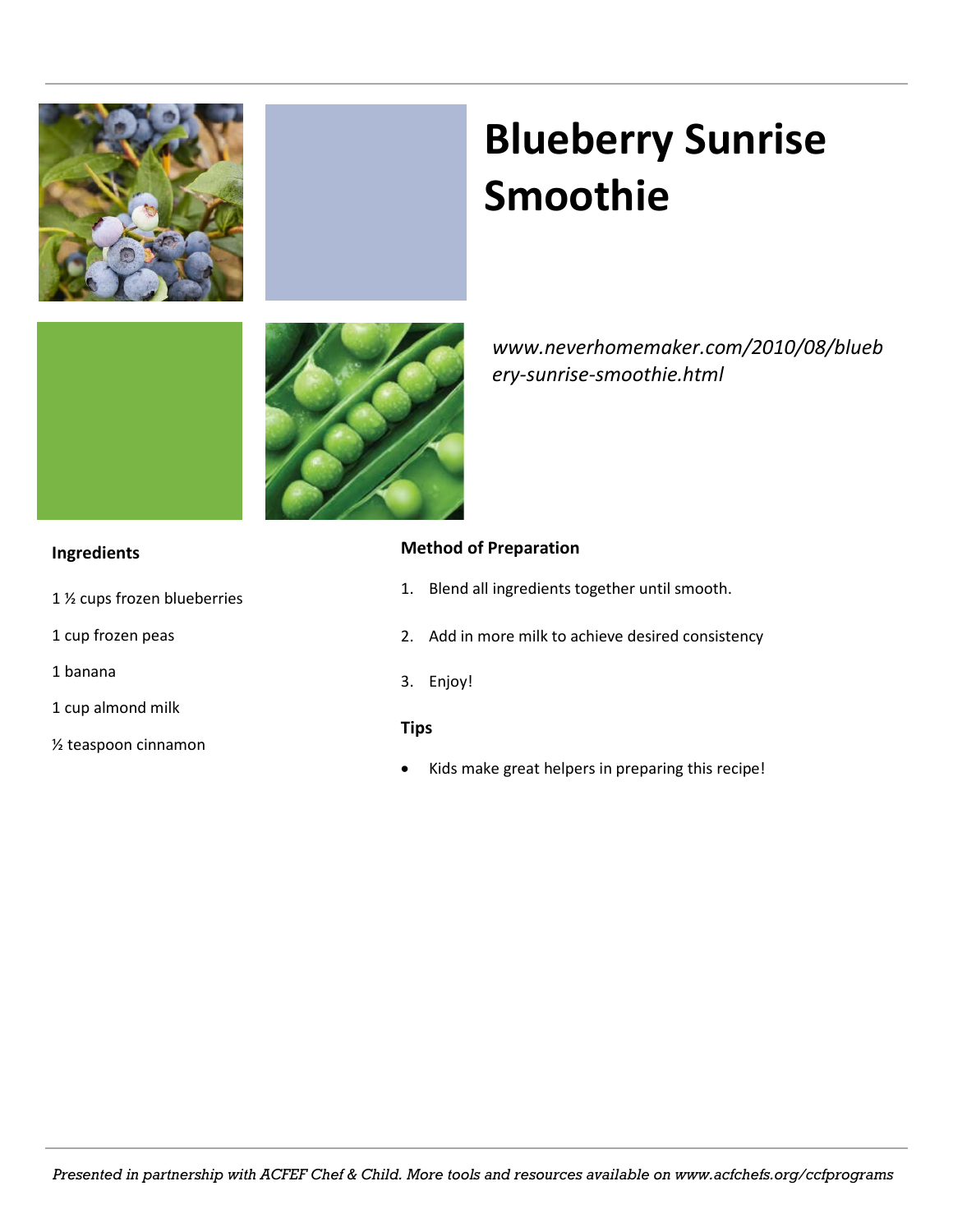### **Sweet Peas au Gratin**

*By: Elizabeth Mikesell, CEC, AAC, ACF Chefs Association of Southern Arizona Tucson*

Level: Easy Servings: 4-6

### **Method of Preparation**

- 1. Preheat oven to 375 degrees Fahrenheit. Grease an 8-cup gratin dish with 1 teaspoon olive oil.
- 2. In large saute pan, add remaining olive oil over medium heat.
- 3. Add onions; season with salt and pepper. Saute for 2 minutes.
- 4. Add flour; cook for 1 minute, stirring constantly. Stir in milk; bring to simmer. Cook for 4-6 minutes, or until mixture coats back of spoon. Adjust seasoning.
- 5. Add peas; mix thoroughly.
- 6. Pour mixture into prepared gratin dish. Sprinkle bread crumbs over peas; top with grated cheese.
- 7. Bake in oven until peas are bubbly and top is golden, about 10-12 mintues.

### 2 tablespoons olive oil

**Ingredients**

- 1 cup minced onions
- 1 teaspoon minced garlic
- Salt and pepper to taste
- 2 tablespoons all-purpose flour
- 2 cups 2% milk
- 4 cups sweet green peas, blanched
- ½ cup fine whole-wheat bread crumbs
- 1 ounce Parmesan cheese
- 3 ounces sharp cheddar cheese, grated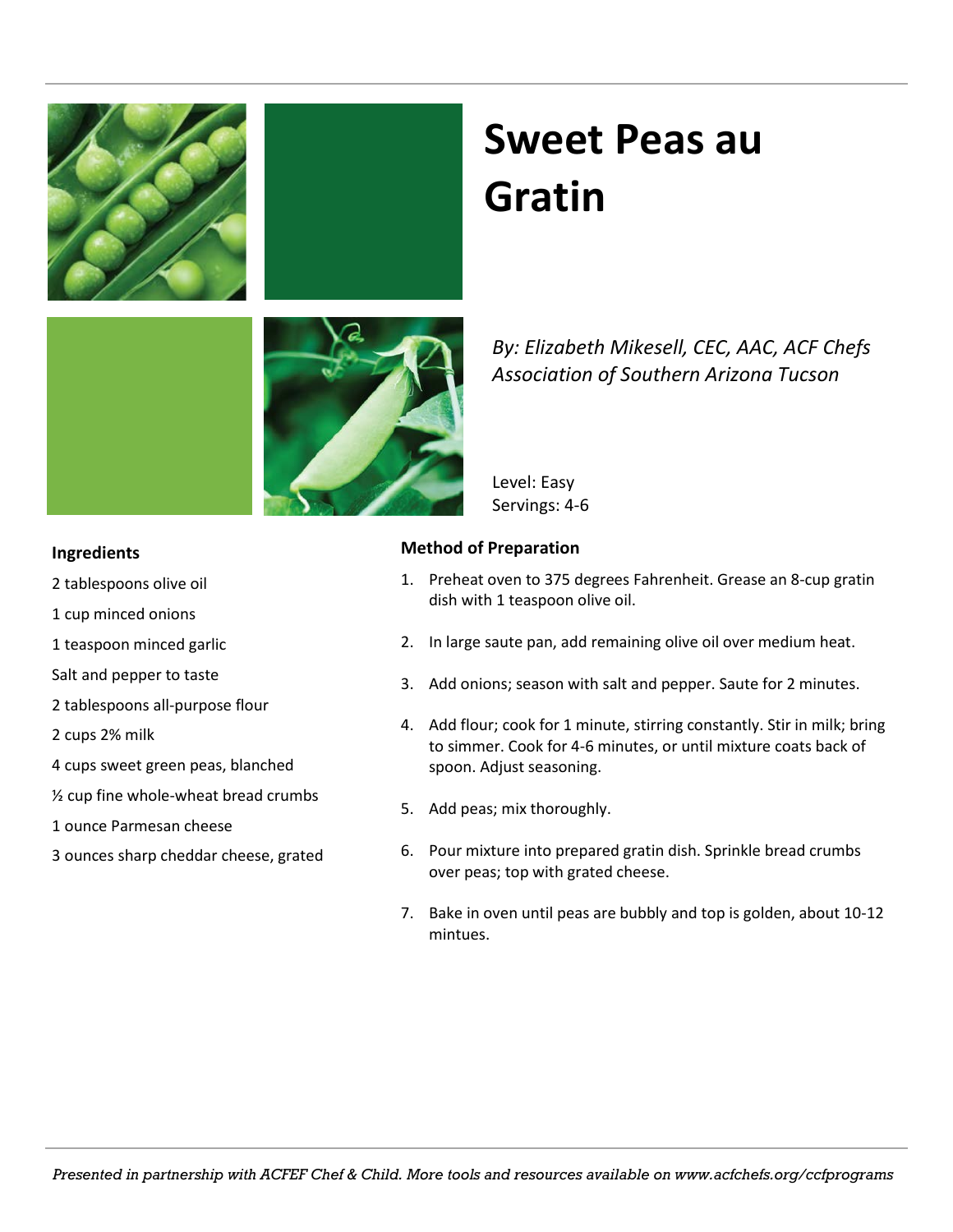

### **Potato and Pea Salad**





### **Kitchen Gear**

- Measuring cup
- Measuring spoons
- Sharp knife (adult needed)
- Cutting board
- Garlic press (if available)
- Medium pot
- Colander
- Fork
- Medium Bowl
- Rubber Spatula

### **Ingredients**

- 2 pounds small red potatoes (cut into ¼-inch slices with adult supervision)
- ¼ cup olive or canola oil
- 3 tablespoons white vinegar
- 1 teaspoon Dijon mustard
- 1 garlic clove, minced (finely chopped)
- ¼ teaspoon salt
- 1 cup peas, fresh or frozen
- ¼ teaspoon black pepper (optional)
- ¼ cup chopped mint and/or basil (optional)
- $\frac{1}{3}$ cup crumbled feta cheese (optional)

Wash hands with soap and water. Gather kitchen gear and ingredients and place on clean counter.

### **Method of Preparation**

- 1. Put potatoes in medium pot and cover with cold water.
- 2. Put pot on stove and turn heat to high (with adult supervision)
- 3. Bring potatoes to a boil, then lower the heat to medium-low and cook until potatoes are firm but slightly tender, about 7 minutes.
- 4. Pour potatoes into colander and set aside for 10 minutes to cool.
- 5. Put the oil, vinegar, mustard, garlic, salt and pepper in bowl and mix with fork.
- 6. Add potatoes to bowl with vinaigrette and gently mix with rubber spatula. Stir in peas, mint and/or basil and feta right before serving.
- 7. Serve immediately, or cover and refrigerate overnight.

*Presented in partnership with ACFEF Chef & Child. More tools and resources available on www.acfchefs.org/ccfprograms*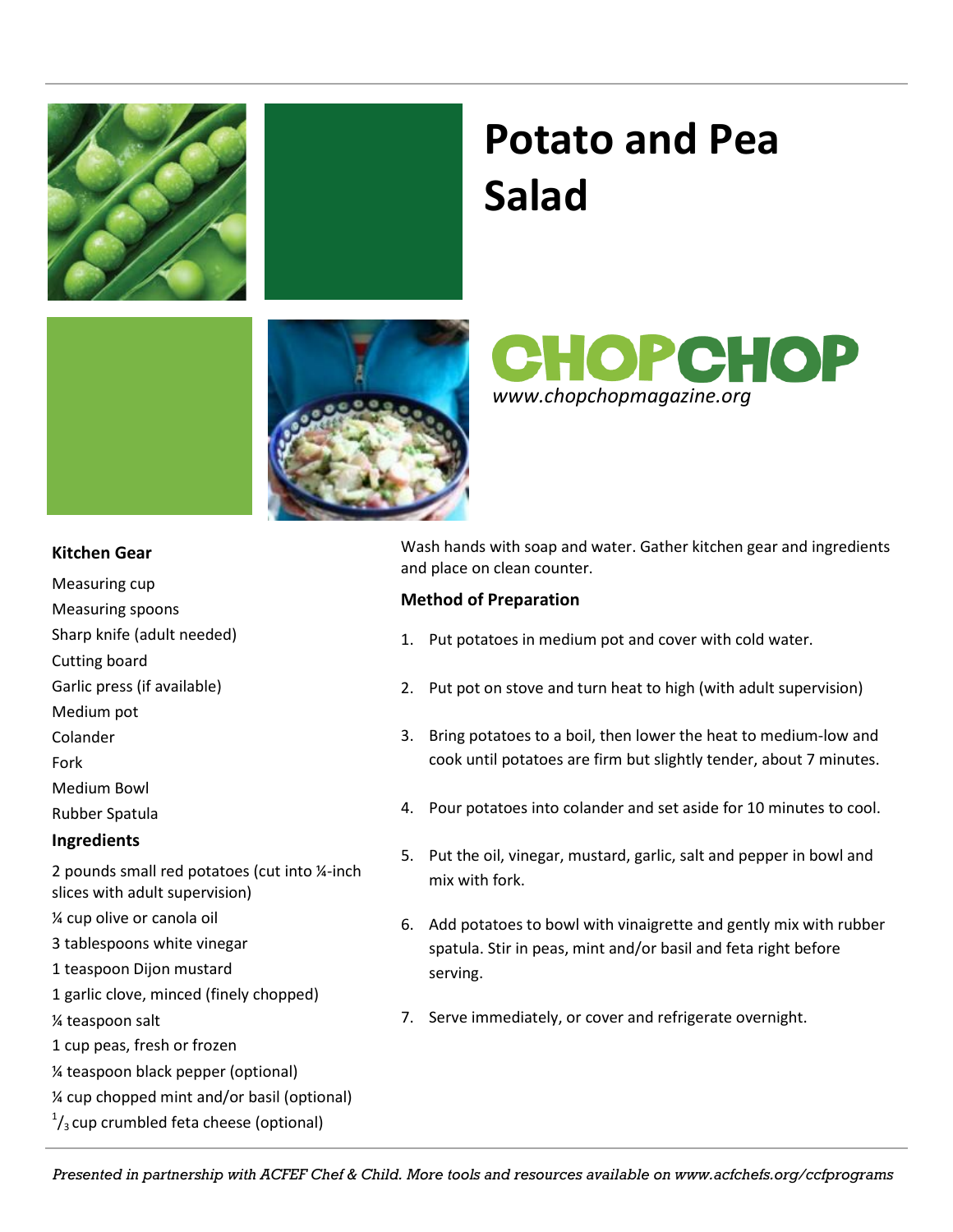

### **Salmon Caesar Salad**





Level: Medium Servings: 4

### **Kitchen Gear**

Sharp knife (adult needed)

- Measuring cup
- Cutting board

Large skillet

- Measuring spoons
- Heatproof spatula

Tongs or salad servers

#### **Ingredients**

1 pounds salmon fillet (fillet means that the bones have been removed)

Salt and pepper

1 head romaine lettuce, washed and chopped into bite-size pieces (adult supervision)

2 tablespoons Caesar Salad Dressing

½ cup peas

¼ cup grated Parmesan cheese

Wash hands with soap and water. Gather kitchen gear and ingredients and place on clean counter.

### **Method of Preparation**

- 1. Sprinkle fish with salt and pepper.
- 2. Adult supervision needed. Put skillet on stove and turn heat to high. When skillet is hot, carefully add fish. Cook for 3 minutes, flip and cook for 3 more minutes, or until done (the inside should look pale, with just a little rosiness in the center; if it looks transparent and bright red, it's not done yet.).
- 3. Put salmon on cutting board and cut into 4 pieces (adult supervision).
- 4. Put remaining ingredients in a bowl and toss, toss, toss. Taste a piece of lettuce and add more dressing if needed.
- 5. Divide salad among four plates, top each with a piece of salmon, and serve immediately.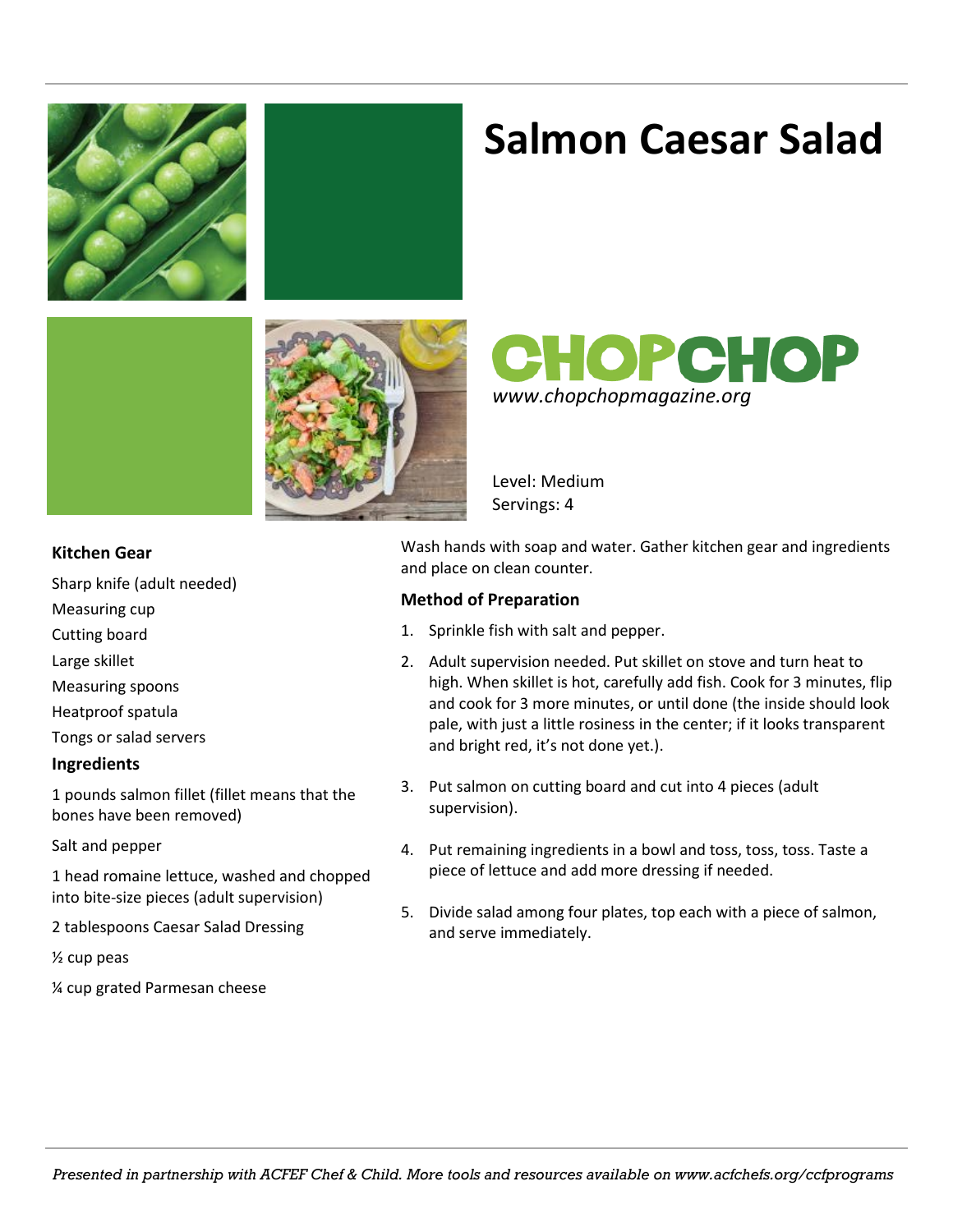

# **Caesar Salad Dressing**



**CHOPCHOP** *www.chopchopmagazine.org*

### **Kitchen Gear**

Measuring spoons Measuring cup Blender or food processor (adult supervision) Rubber scraper Lidded container

### **Ingredients**

- 4 garlic cloves, peeled and minced
- 2 anchovy fillets, drained and rinsed

½ teaspoon Dijon mustard

¼ cup fresh lemon juice (about 2 lemons)

½ teaspoon salt

¼ teaspoon black pepper

½ cup olive oil

Wash hands with soap and water. Gather kitchen gear and ingredients and place on clean counter.

### **Method of Preparation**

- 1. Place all ingredients except olive oil in blender, or food processor, and put top on tightly. Turn machine on and process until thoroughly combined (occasionally, stop machine and push everything down from sides with rubber scraper).
- 2. While machine is running, add olive oil through feed tube (or hole in lid) and process until creamy.
- 3. Pour into container, cover and refrigerate for up to 2 weeks.

### **Tip**

• Don't leave out the anchovies, even if you think you don't like them! Most people never even know they're in there – they just add a little salty-rich flavor.